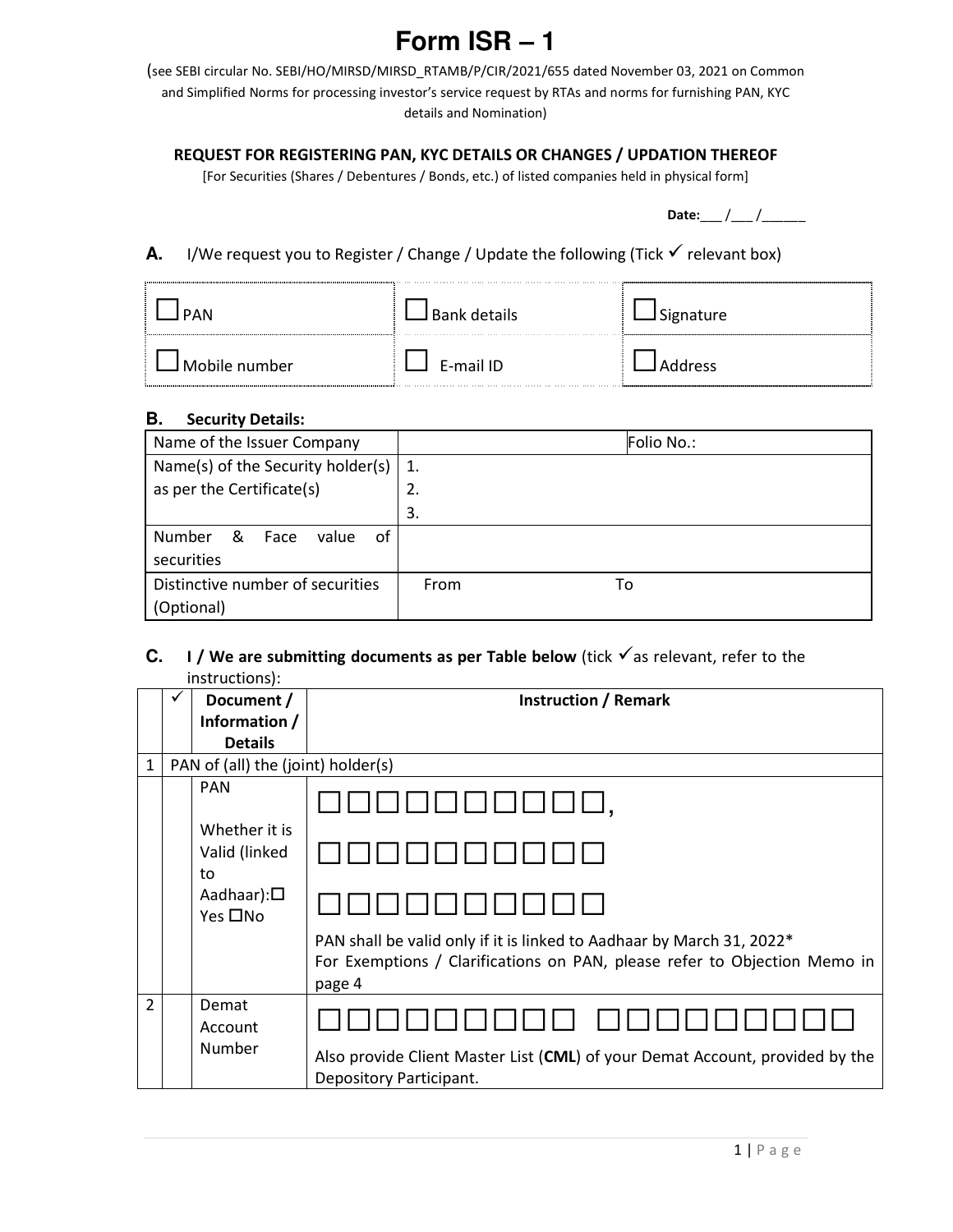| 3 | Proof<br>of                             | Any one of the documents, only if there is change in the address;                                                                                                                 |
|---|-----------------------------------------|-----------------------------------------------------------------------------------------------------------------------------------------------------------------------------------|
|   | of<br>Address<br>first<br>the<br>holder | L Client Master List (CML) of your Demat Account, provided by DP.                                                                                                                 |
|   |                                         | Valid Passport/ Registered Lease or Sale Agreement of Residence /                                                                                                                 |
|   |                                         | Driving License / Flat Maintenance bill.                                                                                                                                          |
|   |                                         | Utility bills like Telephone Bill (only land line), Electricity bill or Gas bill -                                                                                                |
|   |                                         | Not more than 3 months old.                                                                                                                                                       |
|   |                                         | Identity card / document with address, issued by any of the following:                                                                                                            |
|   |                                         | Central/State Government and its Departments, Statutory / Regulatory<br>Authorities, Public Sector Undertakings, Scheduled Commercial Banks,<br>Public Financial Institutions.    |
|   |                                         | For FII / sub account, Power of Attorney given by FII / sub-account to                                                                                                            |
|   |                                         | the Custodians (which are duly notarized and / or apostilled or consularised)<br>that gives the registered address should be taken.                                               |
|   |                                         | $\Box$ The proof of address in the name of the spouse                                                                                                                             |
| 4 | <b>Bank details</b>                     |                                                                                                                                                                                   |
|   |                                         |                                                                                                                                                                                   |
|   |                                         |                                                                                                                                                                                   |
|   |                                         | Provide the following:                                                                                                                                                            |
|   |                                         | original cancelled cheque with name of security holder printed on it or                                                                                                           |
| 5 | E-mail                                  | Bank Passbook or Bank Statement attested by the Bank#                                                                                                                             |
|   | address                                 | #                                                                                                                                                                                 |
| 6 | Mobile                                  | #                                                                                                                                                                                 |
| 7 | Specimen<br>Signature                   | Provide Banker's attestation of the signature of the holder(s) as per                                                                                                             |
|   |                                         | <b>ISR</b><br><b>SEBI</b><br>in<br>circular<br>Form<br>2<br>SEBI/HO/MIRSD/MIRSD_RTAMB/P/CIR/2021/655 dated November 03, 2021<br>and,                                              |
|   |                                         | original cancelled cheque with name of security holder printed on it or                                                                                                           |
|   |                                         | Bank Passbook or Bank Statement attested by the Bank#                                                                                                                             |
| 8 | Nomination**                            | Providing Nomination: Please submit the duly filled up Nomination                                                                                                                 |
|   |                                         | Form (SH-13) or 'Declaration to Opt out of Nomination' as per Form ISR-3, in<br>circular<br>SEBI/HO/MIRSD/MIRSD_RTAMB/P/CIR/2021/655<br>dated<br><b>SEBI</b><br>November 03, 2021 |
|   |                                         | Change in Existing Nomination: Please use Form SH-14 in SEBI circular                                                                                                             |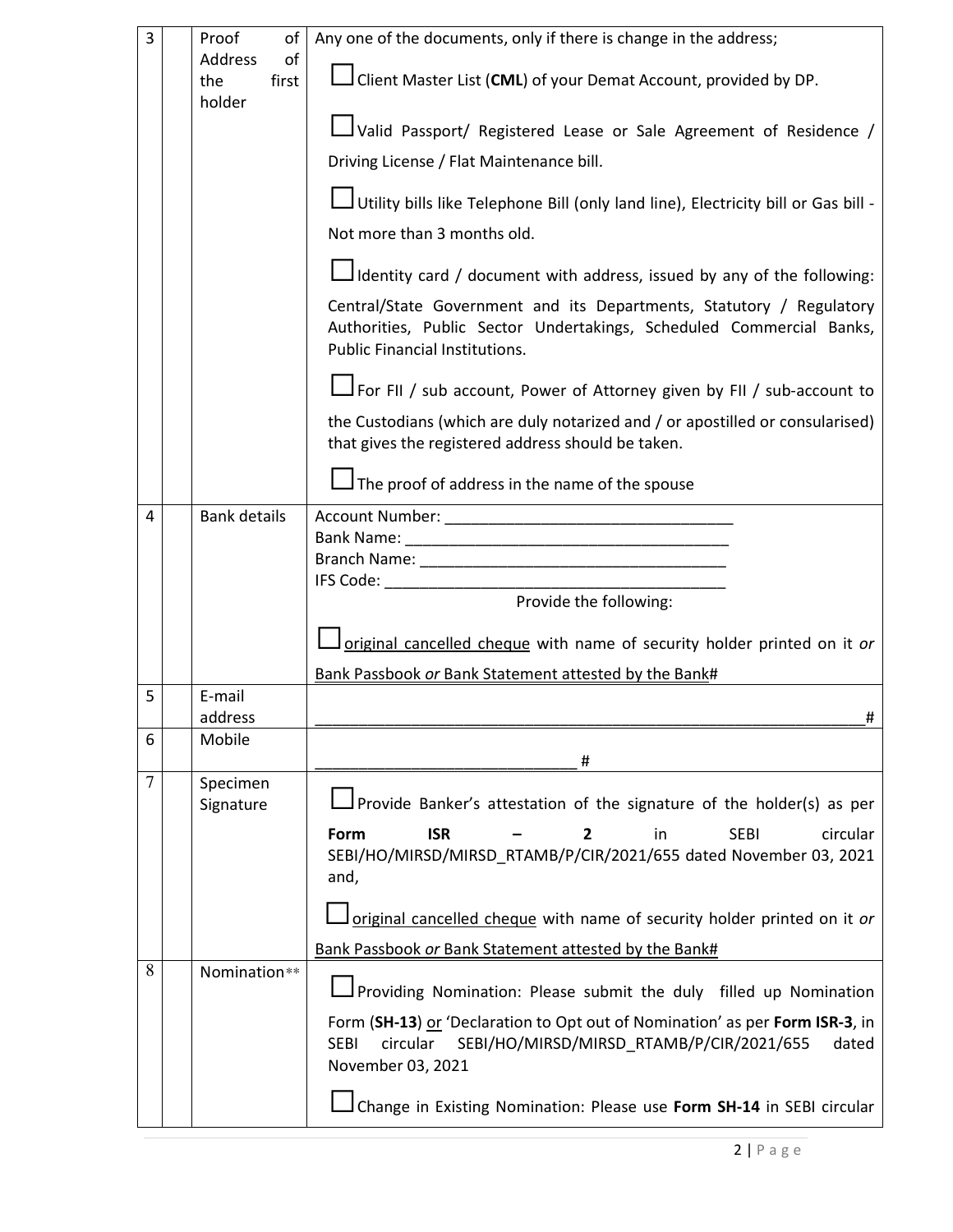|  | SEBI/HO/MIRSD/MIRSD RTAMB/P/CIR/2021/655 dated November 03, 2021    |
|--|---------------------------------------------------------------------|
|  | Cancellation of Existing Nomination: Please use Form SH-14 and Form |
|  | $ISR-3$                                                             |

\* or any date as may be specified by the CBDT

\*\* Nomination (Form SH-13 or SH-14) / 'Declaration to Opt-Out of nomination' (Form ISR - 3), has to be furnished by the holder(s) separately for each listed company.

# In case it is not provided, the details available in the CML will be updated in the folio

#### Mode of submission of documents to the RTA

Please use any one of the following mode;

- 1. In Person Verification (IPV): by producing the originals to the authorized person of the RTA, who will retain copy(ies) of the document(s)
- 2. In hard copy: by furnishing self-attested photocopy(ies) of the relevant document, with date
- 3. Through e-mail address already registered with the RTA, with e-sign of scanned copies of documents
- 4. Service portal of the RTA with e-sign with scanned copies of documents, if the RTA is providing such facility

#### **Note**

- It is mandatory for holders of physical securities in listed company to furnish PAN, full KYC details (address proof, bank details, e-mail address, mobile number) and Nomination (for all the eligible folios).
- Upon receipt or updation of bank details, the RTA will automatically, pay electronically, all the moneys of / payments to the holder that were previous unclaimed / unsuccessful.
- RTA shall update the folio with PAN, KYC details and Nominee, within seven working days of its receipt. However, cancellation of nomination, shall take effect from the date on which this intimation is received by the company / RTA.
- RTA shall not insist on Affidavits or Attestation / Notarization or indemnity for registering / up-dating / changing PAN, KYC details and Nomination.

Authorization: I / We authorise you (RTA) to update the above PAN and KYC details in my / our folio(s) \_,(use Separate Annexure if extra space is required) in which I / We are the holder(s) (strike off what is not applicable).

|              | Holder 1     | Holder <sub>2</sub> | Holder 3 |
|--------------|--------------|---------------------|----------|
| Signature    | $\sqrt{}$    |                     |          |
|              |              |                     |          |
|              |              |                     |          |
| Name         | √            |                     |          |
| Full address | $\checkmark$ |                     |          |
|              |              |                     |          |
|              |              |                     |          |
| PIN          |              |                     |          |
|              |              |                     |          |
|              |              |                     |          |

#### Declaration: All the above facts stated are true and correct.